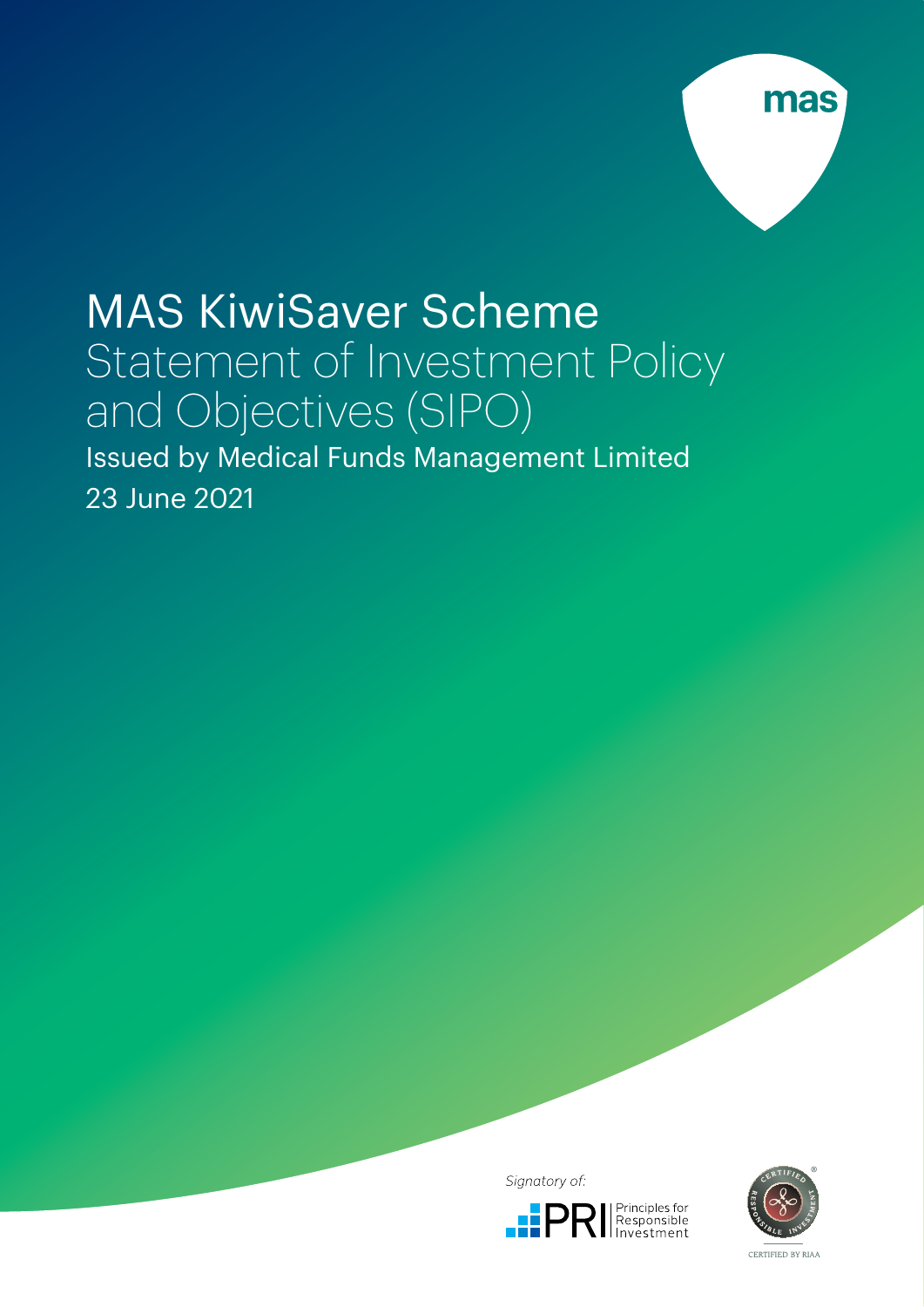# **Contents**

| <b>Section 1</b>  | Introduction                              | 1               |
|-------------------|-------------------------------------------|-----------------|
| <b>Section 2</b>  | Description of the Scheme                 | $\overline{2}$  |
| <b>Section 3</b>  | Our investment philosophy                 | 3               |
| <b>Section 4</b>  | Investment strategy and objectives        | 4               |
| <b>Section 5</b>  | Investment policies                       | $5\phantom{.}$  |
| <b>Section 6</b>  | Investment performance monitoring         | 8               |
| <b>Section 7</b>  | Investment strategy review                | 9               |
| <b>Section 8</b>  | <b>SIPO compliance and review</b>         | 10 <sup>°</sup> |
| <b>Section 9</b>  | Fund objective and strategy               | 11              |
| <b>Section 10</b> | Investment managers and benchmark indices | 18              |
| <b>Section 11</b> | <b>Authorised investments</b>             | 19              |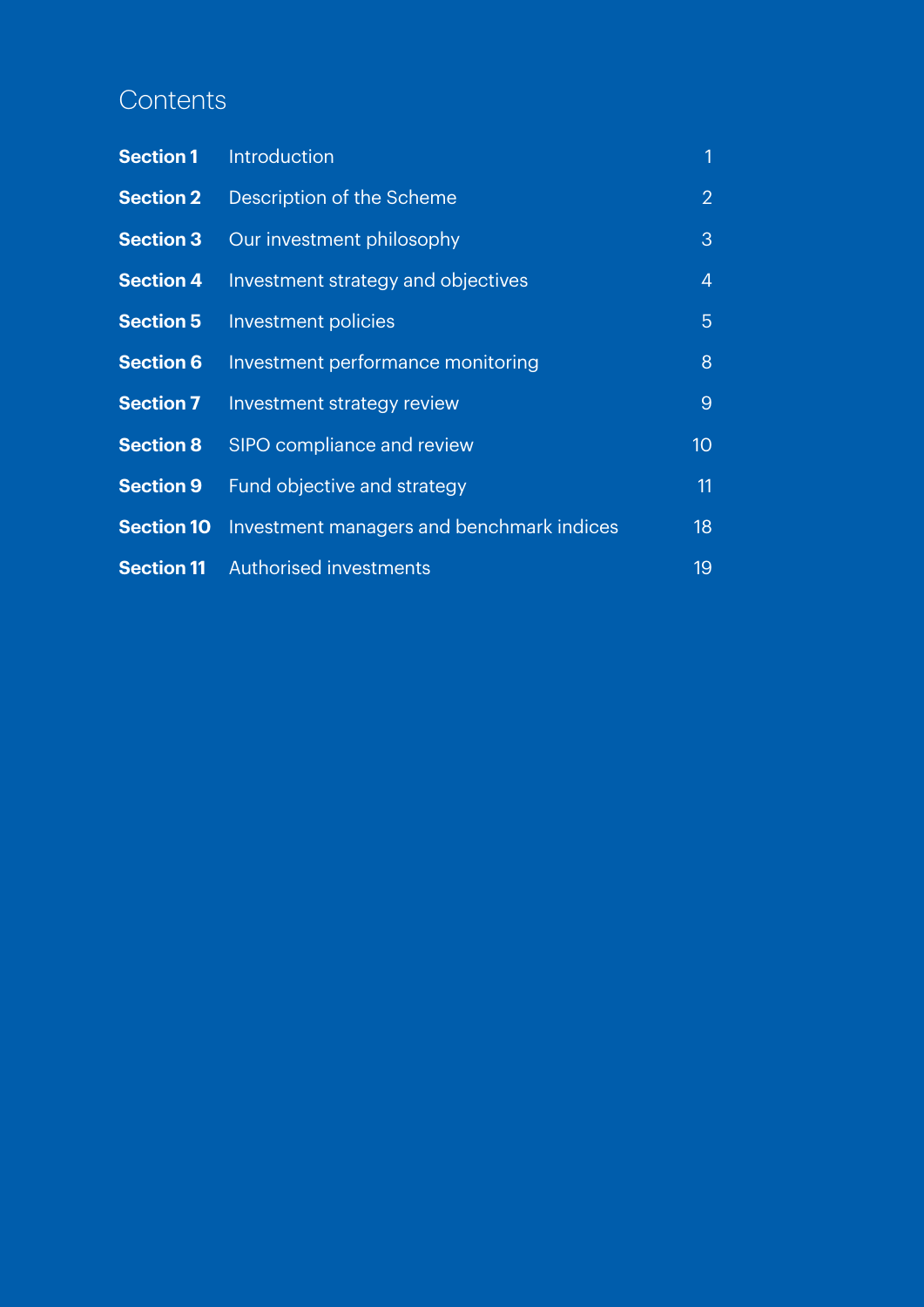# Section 1: **Introduction**

This Statement of Investment Policies and Objectives (SIPO) sets out the way that Medical Funds Management Limited (MFM, we, us, our) as Manager of the MAS KiwiSaver Scheme (MAS KiwiSaver)1 govern and manage investments held in MAS KiwiSaver. MFM is a wholly owned subsidiary of Medical Assurance Society New Zealand Limited (MAS).

This SIPO includes information on the investment strategy and objectives, target investment mixes and allowable investment ranges, benchmark indices and authorised investments for the Funds in MAS KiwiSaver.

The Product Disclosure Statement (PDS) and other documentation relating to MAS KiwiSaver can be found at [mas.co.nz/kiwisaver](http://mas.co.nz/kiwisaver) and on the Disclose Register Scheme Register at [disclose-register.companiesoffice.govt.nz](http://disclose-register.companiesoffice.govt.nz)

1 The term 'MAS KiwiSaver' is an abbreviation for 'the MAS KiwiSaver Scheme' and readers should view those terms interchangeably.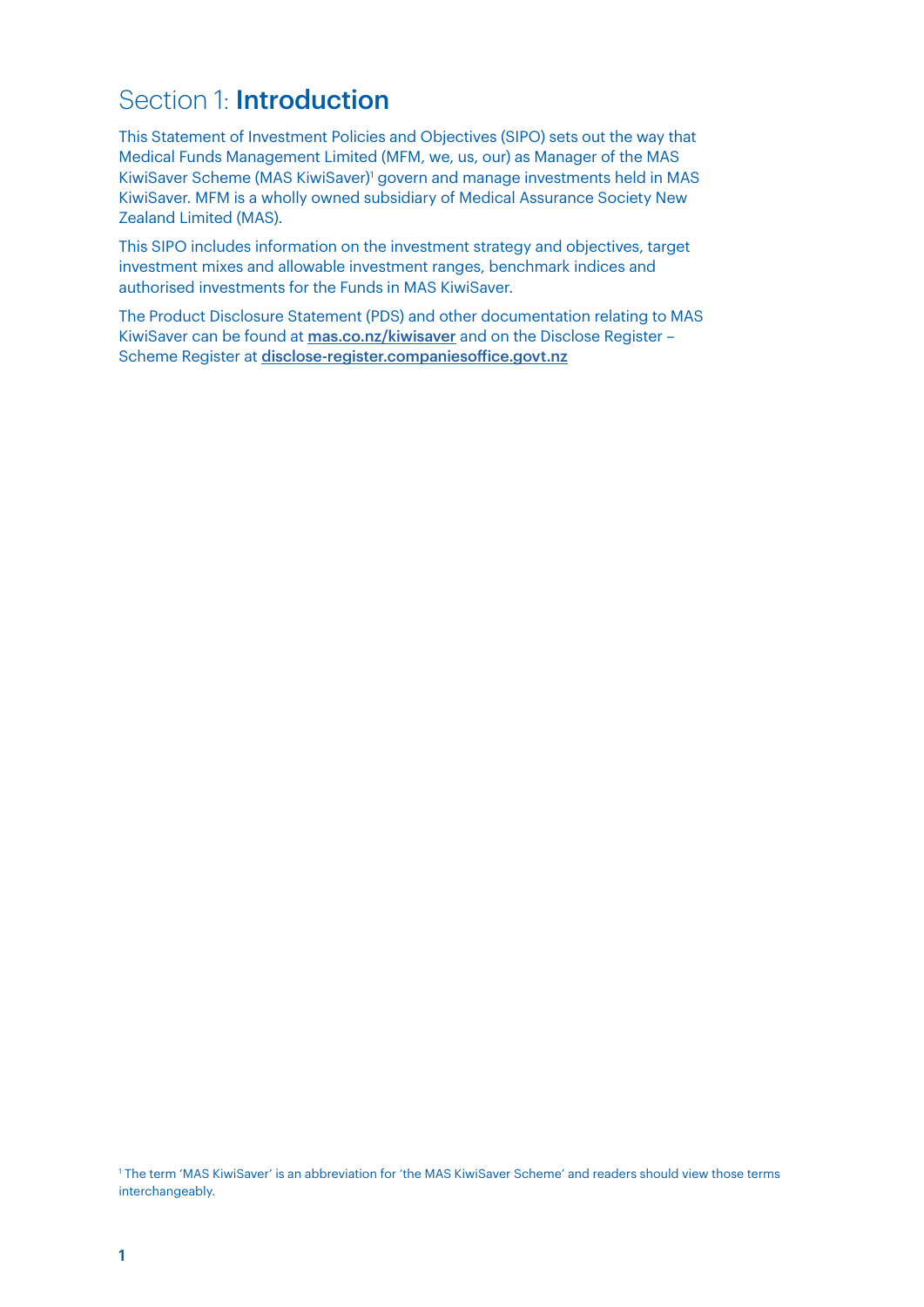# Section 2: Description of the Scheme

MAS KiwiSaver is a registered KiwiSaver scheme under the Financial Markets Conduct Act 2013 (FMCA) and is governed by a Trust Deed as amended from time to time between us, and the Supervisor, Public Trust.

| <b>Fund</b>                 | <b>Minimum suggested</b><br>investment timeframe | <b>Growth assets vs income</b><br>assets allocation (%) |
|-----------------------------|--------------------------------------------------|---------------------------------------------------------|
| <b>Global Equities Fund</b> | 12 years                                         | 100/0                                                   |
| <b>Aggressive Fund</b>      | 11 years                                         | 90/10                                                   |
| <b>Growth Fund</b>          | 10 years                                         | 80/20                                                   |
| <b>Balanced Fund</b>        | 7 years                                          | 60/40                                                   |
| Moderate Fund               | 5 years                                          | 40/60                                                   |
| <b>Conservative Fund</b>    | 3 years                                          | 20/80                                                   |
| Cash Fund                   | No minimum                                       | 0/100                                                   |

There are seven funds (Funds) you can choose from:

Please refer to Section 9 for further information about the Funds.

The terms and conditions of the offer of membership of MAS KiwiSaver are set out in the latest PDS which is available at [mas.co.nz/kiwisaver](http://mas.co.nz/kiwisaver.)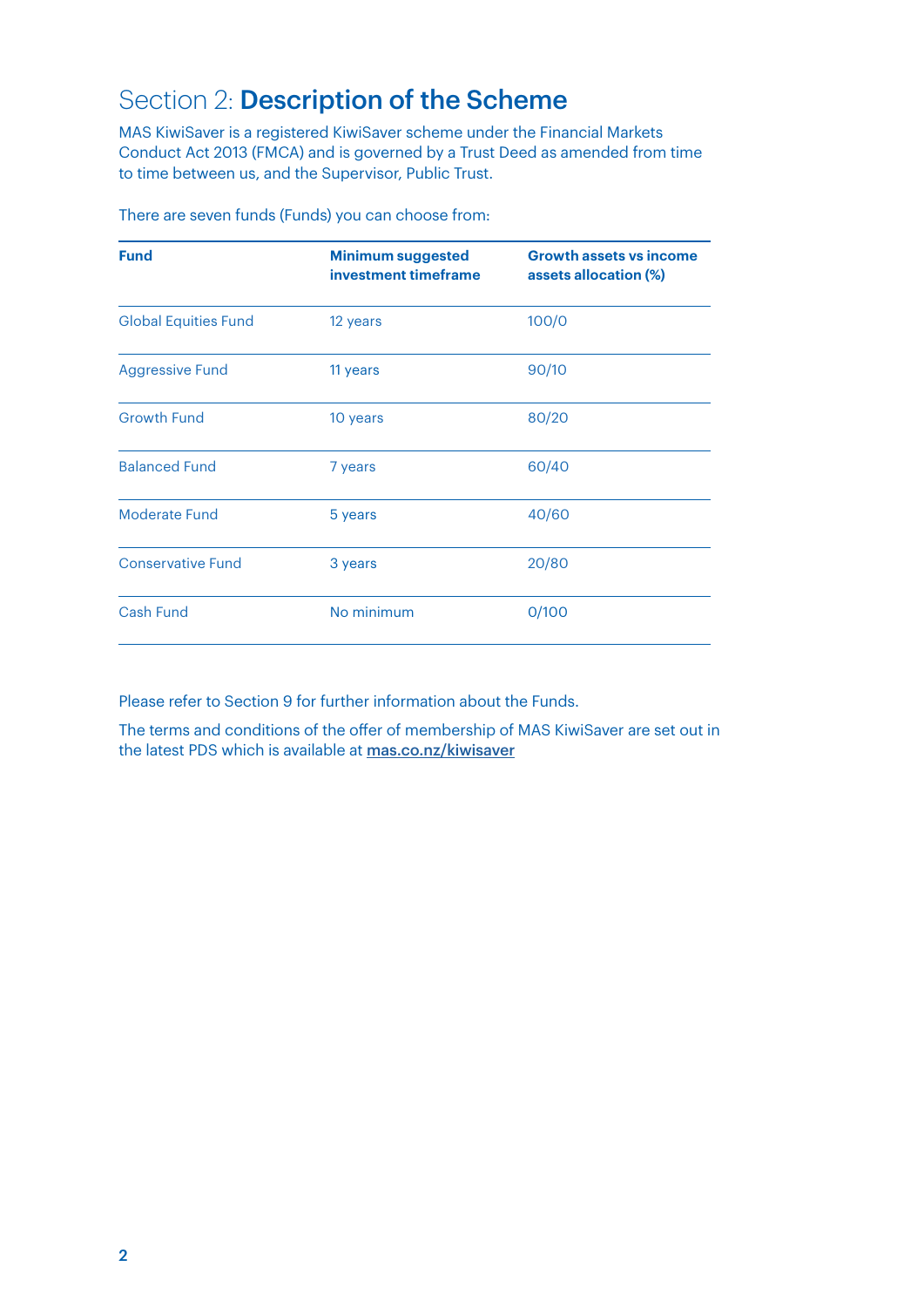# Section 3: Our investment philosophy

Our investment philosophy is based on the following beliefs:

- Asset allocation is the key driver of return and risk. Asset class returns are partly predictable, and returns may revert toward a mean over time.
- Higher long-term returns can be achieved through taking more risk and accepting higher volatility of returns.
- Diversification across and within asset classes reduces risk and volatility of returns. As diversification increases the marginal potential improvement in return decreases and the cost of implementation increases.
- A potential return premium exists for illiquid assets. Investment in such assets is appropriate for Funds with a long-term timeframe and sufficient liquid assets to meet Fund needs.
- Costs and taxes need to be considered as part of the investment decision making process.
- While markets are competitive, active management can add value.

We implement our investment philosophy by:

- Having a robust governance framework that adds value through:
	- − managing risk
	- − setting return and timeframe expectations
	- − setting responsible investment parameters
	- − enabling clear decision making
	- − establishing accountability
	- − optimising controls, monitoring and reporting to ensure Fund objectives are met.
- Having a range of funds that provides member choice of risk tolerances. This provides opportunity for competitive performance through accepting higher short-term volatility, with risk managed through diversification and active management of asset allocation and holdings.
- Identifying investment managers that can outperform a market index over time. The ability to do so may vary between asset classes and over time and therefore appointed investment managers must be consistently monitored.
- Investing responsibly to add value and support a sustainable and healthy future.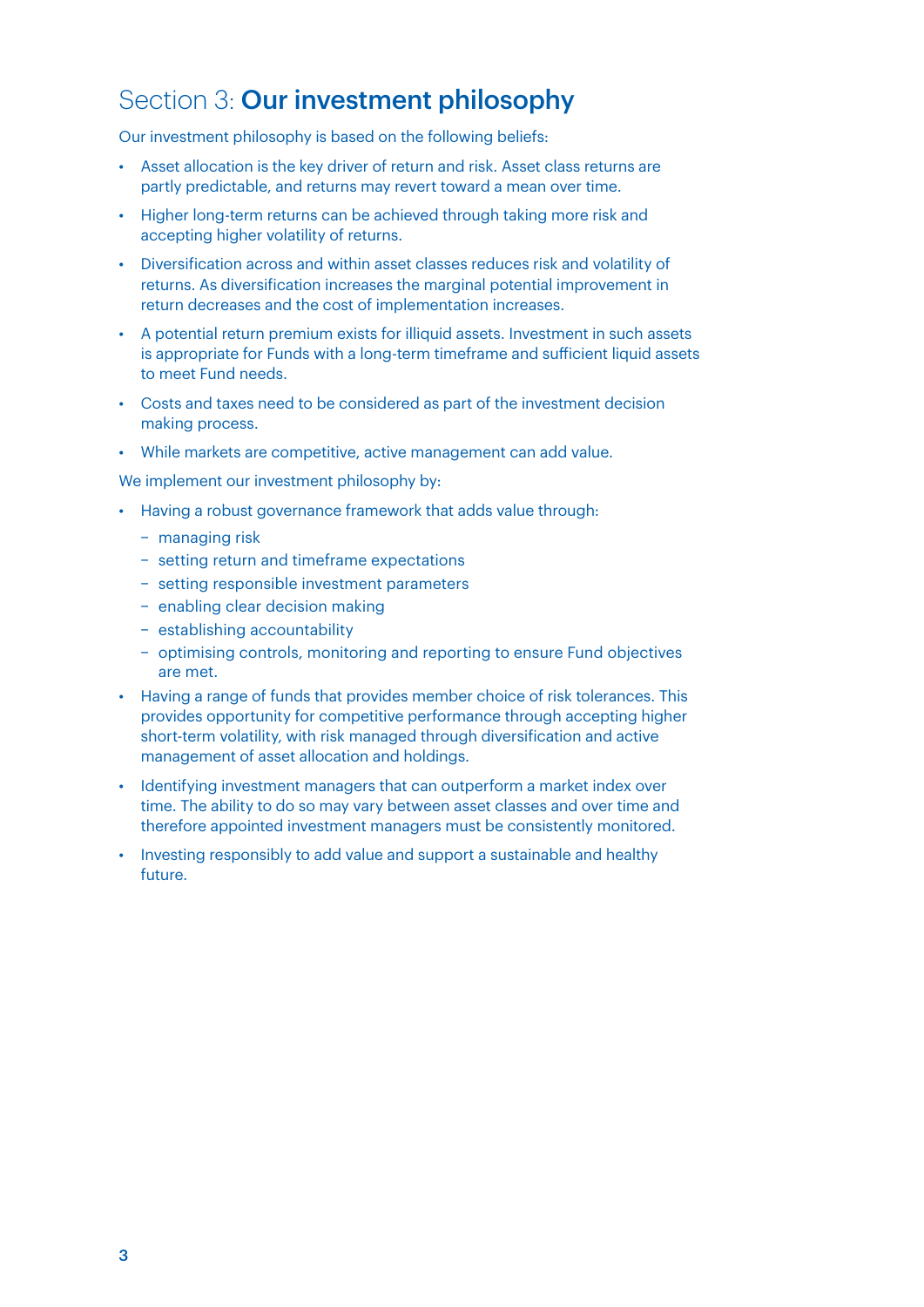# Section 4: Investment strategy and objectives

### Investment strategy

Each Fund has different levels of risk and provides different potential returns.

The investment strategy of a Fund takes into account:

- Investment objectives;
- Benchmark asset allocation (referred to as 'target investment mix' in the PDS);
- Benchmark asset allocation ranges (or limits); and
- The index that the Fund's performance will be measured against.

See Section 9 for more information on the strategies and objectives of the Funds.

### Investment objectives

Each Fund has a different investment objective. See Section 9 for more information on the objective and strategy for each Fund.

### Benchmark indices

The performance of each Fund is measured against a market index. The market index for a Fund comprises the benchmark index return of each of the asset classes the Fund invests in, weighted by the Fund's benchmark asset allocation to each asset class.

All benchmark indices exclude fees and expenses. The S&P/NZX50 Index includes the value of imputation credits. These are tax credits that a company can attach to its dividends, which reduce the amount of income tax the recipient needs to pay.

The benchmark indices used by MAS KiwiSaver are outlined in Section 10.

### Authorised investments

Our choice of authorised investments for each Fund takes into account the Fund's risk profile, objectives and investment strategy.

The Funds can invest either directly in securities, or in underlying investment funds managed by us or underlying investment managers. The Fund's authorised investments are outlined in Section 11.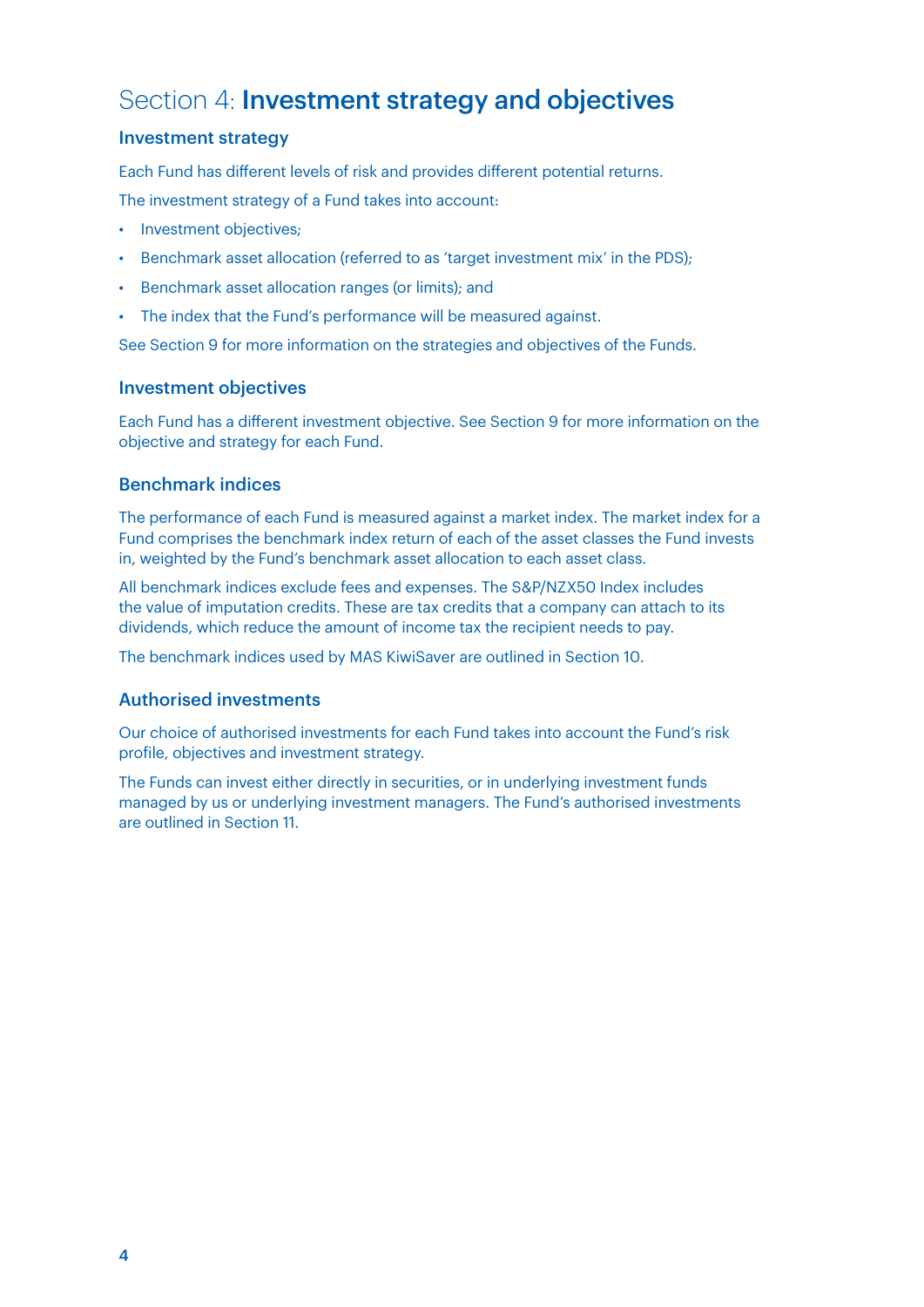# Section 5: **Investment policies**

The investment policy of MAS KiwiSaver is to invest the assets of each Fund according to the investment strategy described in this SIPO. In doing so, we seek to comply with the requirements of the MAS KiwiSaver Trust Deed and with all applicable laws.

### Responsible investment policy

MAS KiwiSaver's investments are made according to the following guidelines:

- The Funds will not invest in companies whose principal business activity is:
	- − the manufacture or sale of weapons
	- − the manufacture or sale of tobacco
	- − the exploration, extraction, refining or processing of fossil fuels
	- − as a utility that primarily burns fossil fuels.
- Environmental, social and governance (ESG) practices of a company will be evaluated when considering investing in securities of that company.
- We appoint agents who will regularly engage with companies regarding their ESG practices and carefully consider all voting matters.
- More information about our approach to responsible investment can be found at [mas.co.nz/responsible-investments](http://mas.co.nz/responsible-investments)

### Rebalancing policy

The investment managers rebalance the Funds at least monthly to meet the target asset allocation.

### Currency hedging policy

Currency hedging may be used to protect the Funds from changes in exchange rates that adversely affect the value of overseas investments held by the Funds.

Currency hedging is generally implemented by the investment managers using derivatives such as forward foreign exchange contracts or options. Where the Funds invest in an underlying fund, we consider that funds' strategic hedging policy at the time we select it.

The Funds will carry out currency hedging in line with the hedging style, benchmark and ranges set out in the table below for the applicable asset class:

| <b>Asset class</b>                | <b>Hedging style</b> | <b>Benchmark (%)</b>  | Range (%)               |
|-----------------------------------|----------------------|-----------------------|-------------------------|
| <b>International Equities</b>     | Active               | 69%                   | $0 - 138%$              |
| <b>Australasian Equities</b>      | Active               | 138% <sup>2</sup>     | $0 - 138%$ <sup>2</sup> |
| International Fixed Interest      | Passive              | 100%                  | Targets 100%            |
| <b>New Zealand Fixed Interest</b> | Not applicable       | <b>Not Applicable</b> | Not applicable          |

1 equivalent to 50% after allowing for tax at a rate of 28%

2 equivalent to 100% after allowing for tax at a rate of 28%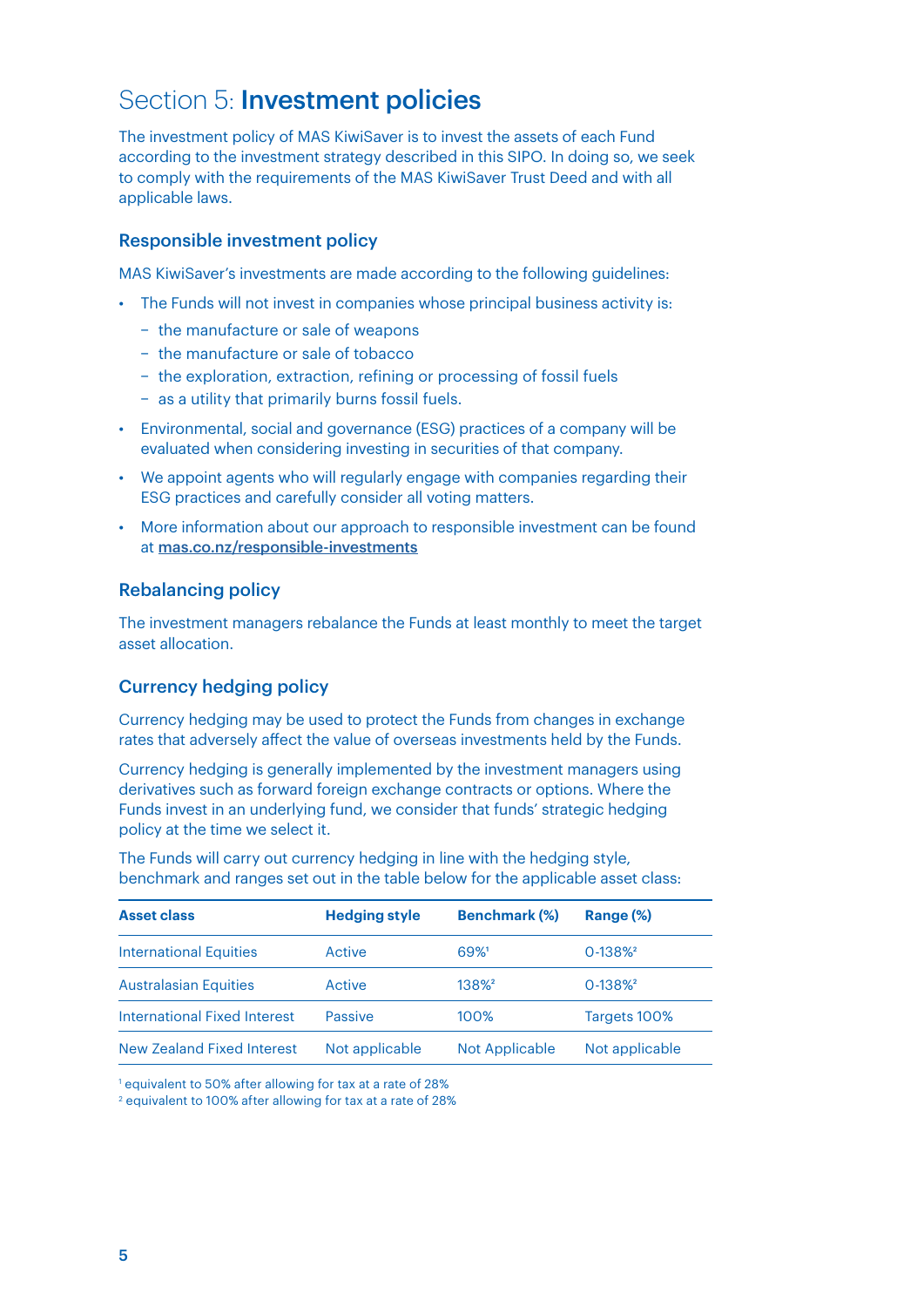# Currency hedging model

For international equities and Australasian equities, the level of currency hedging takes into account the historical level of the New Zealand dollar relative to the US dollar and Australian dollar respectively. If the New Zealand dollar is a defined amount above an historical average level for the relevant currency, the level of hedging may decrease. If the New Zealand dollar is a defined amount below an historical average level for the relevant currency, the level of hedging may increase.

Currency hedging is monitored each business day by the Investment Managers or underlying funds manager to check that it is in line with the applicable policies.

### Tactical asset allocation policy

Our investment manager, JBWere (NZ) Pty Limited (JBWere), uses tactical asset allocation to set each Fund's desired investment mix (within the benchmark asset allocation ranges), based on how they believe an asset class is likely to perform over the short term.

They also vary the investment mix to manage risk and cashflow.

### **Liquidity policy**

The Funds invest in authorised investments that are generally readily realisable. In addition, each Fund must hold a minimum on-call cash balance. This balance is based on analysis of the maximum expected drawdown over a one-month period. These dollar values are reviewed annually.

#### Conflict of interest policy

In order to avoid, mitigate and manage potential conflicts, we have adopted a Conflict of Interest Policy. The key principle is that any potential conflicts of interest are clearly disclosed by any person making decisions on behalf of MAS KiwiSaver and carefully managed.

More information on conflicts of interests can be found in the MAS KiwiSaver Scheme – Other Material Information document at [mas.co.nz/kiwisaver](http://mas.co.nz/kiwisaver)

#### Market risk management policy

The value of investments can go up and down over time because of changes in market conditions. We spread our investments across different markets to reduce the likelihood or impact of this risk.

#### Credit risk policy

For cash & New Zealand fixed interest, we apply credit quality criteria (such as credit rating and issuer and class limits) to reduce the likelihood or impact of the risk of default by an issuer of such securities.

### Trade allocation and execution policy

Trades for the Funds, other than foreign currency hedging, are executed by JBWere. Their Trade Allocation and Execution Policy ensures that all members are treated fairly and equitably when trades are allocated across Funds with respect to priority of execution of orders and in the allocation of trades.

Foreign exchange hedging is undertaken by a registered Bank and the method of trade execution is set out in an agreement for foreign currency hedging services.

More information on trade allocation and execution can be found in the MAS KiwiSaver Scheme – Other Material Information document at [mas.co.nz/kiwisaver](http://mas.co.nz/kiwisaver)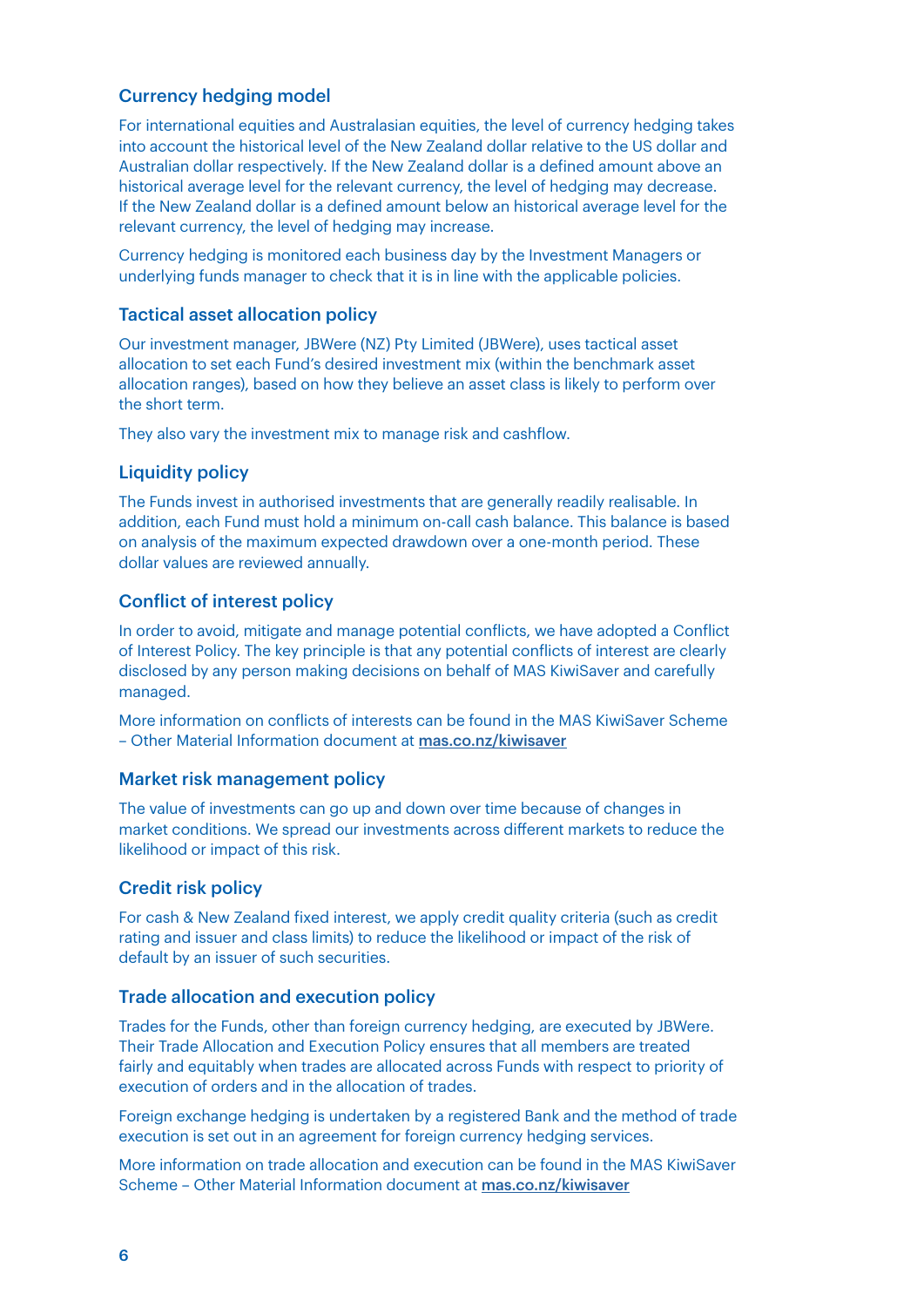### Proxy voting policy

We have contracted Institutional Investor Services to vote on certain securities on our behalf.

More information on proxy voting can be found in the MAS KiwiSaver Scheme – Other Material Information document at [mas.co.nz/kiwisaver](http://mas.co.nz/kiwisaver)

#### Derivatives policy

A derivative is a financial instrument that derives its value in response to changes in interest rates, financial instrument prices, commodity prices, foreign exchange rates, credit risk and indices.

The Funds may use derivatives for risk management purposes (including to hedge foreign currency exposure). Derivatives may not be used to leverage a Fund.

### Gearing policy

Gearing is an investment technique where money is borrowed to potentially enhance returns - if the cost of borrowing is less than the return on the investments made with the borrowed money.

Although the terms of MAS KiwiSaver's Trust Deed allows Funds to borrow, our current policy is not to do so. Any change in this policy would require the approval of the Supervisor.

### Pricing and valuation policy

The nature of MAS KiwiSaver's authorised investments means that there will be a valuation at close of each business day in almost all cases. Pricing and valuation is undertaken by MMC Limited.

More information about pricing and valuations can be found in the MAS KiwiSaver Scheme – Other Material Information document at [mas.co.nz/kiwisaver](http://mas.co.nz/kiwisaver)

### Tax policy

MAS KiwiSaver is a Portfolio Investment Entity (PIE). Tax on investment income is calculated at each member's prescribed investor rate (currently 10.5%, 17.5% or 28% depending on each member's circumstances) and paid annually to Inland Revenue on the members behalf.

#### Investing in related funds

The Funds in MAS KiwiSaver may invest in underlying wholesale funds managed by MFM, which help pool assets and provide efficiency of investment. MFM does not charge a management fee to the Funds for investing in these underlying funds.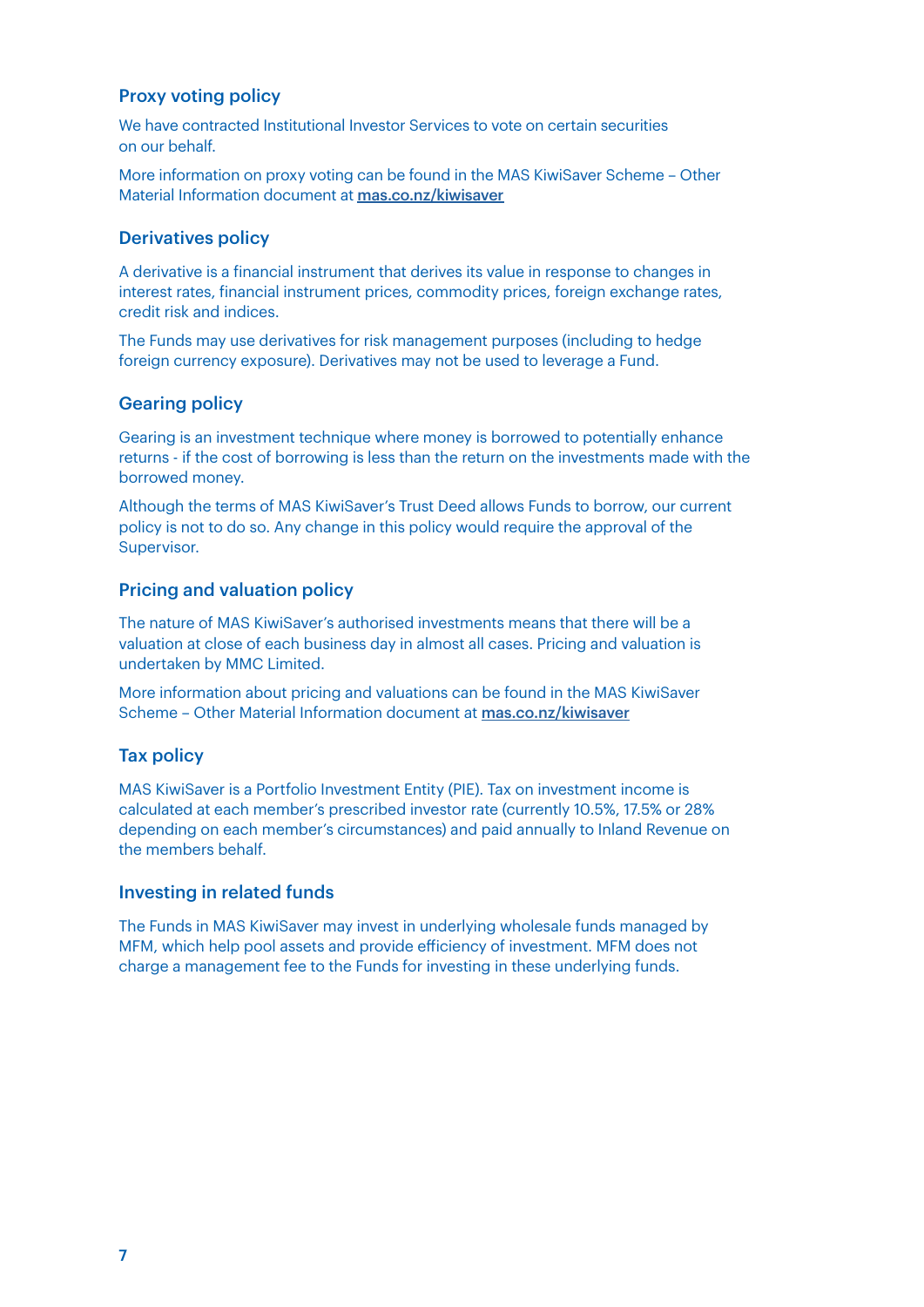# Section 6: Investment performance monitoring

Each month we receive performance reporting from the investment managers. We use this to monitor the performance of each Fund against its market index for the month, quarter and year (refer Section 10 for further information on the market index for each Fund). We also monitor the performance of each asset class against the relevant benchmark index over the same time frames.

Each quarter we monitor the performance of each Fund against other similar KiwiSaver funds over the previous three months and the previous year. We also monitor the performance of each asset class against that of other appropriate investment managers over the quarter and year.

Each year we monitor the performance of the Funds against:

- Fund objectives.
- The relevant market index over one, three and five years. This includes consideration of the volatility of Fund returns versus the market index.
- Other similar KiwiSaver funds over one, three and five years.

Each year we also monitor the performance of each asset class against:

- The relevant benchmark index over one, three and five year periods. This includes consideration of the volatility of Fund returns versus the benchmark index.
- Other appropriate investment managers over one, three and five years.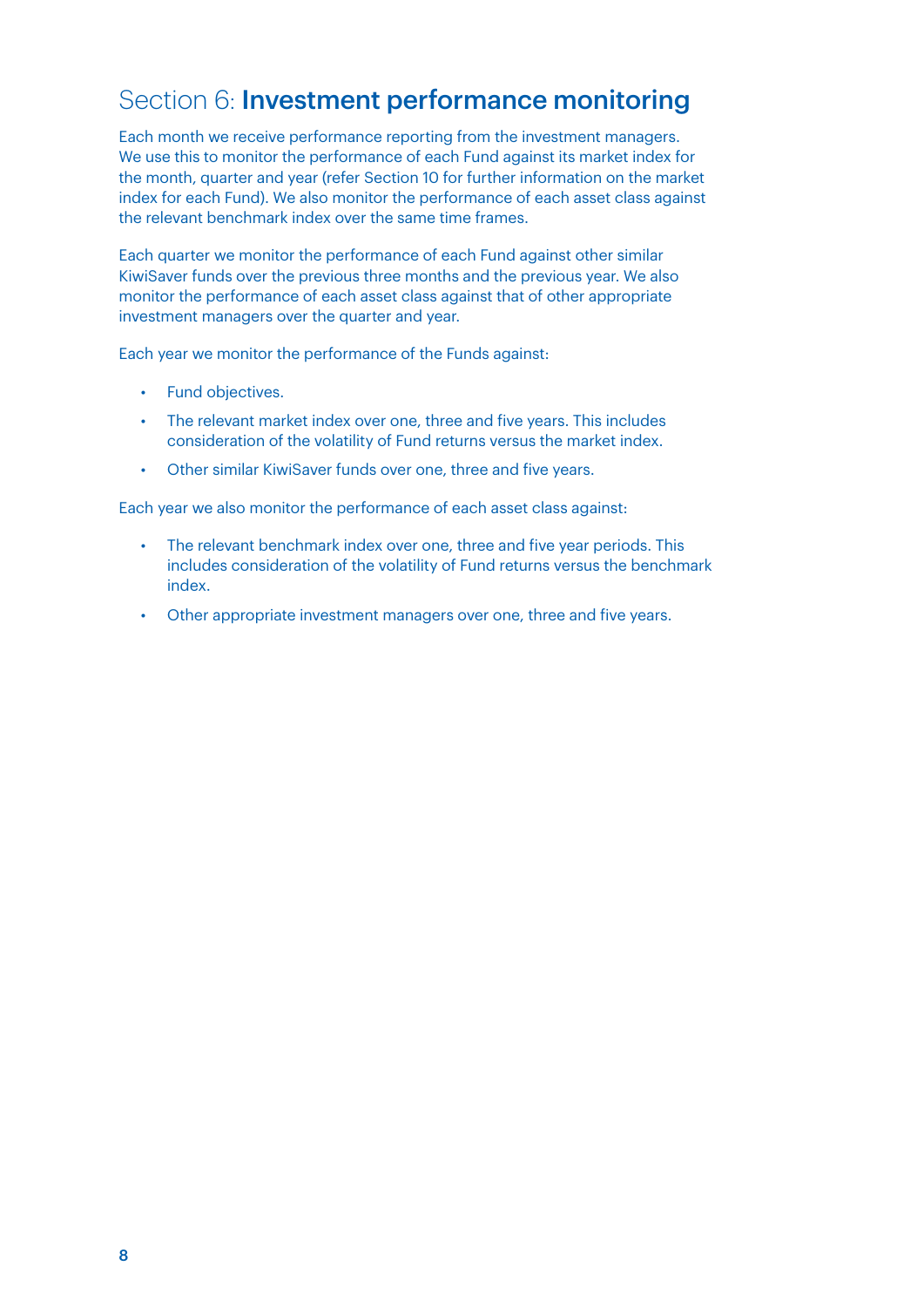# Section 7: Investment strategy review

### Benchmark asset allocation

We review the benchmark asset allocation for each Fund at least once every three years. The term 'benchmark asset allocation' is the commonly accepted industry expression for the term 'target asset mix' used in the PDS.

Factors taken into account in this review include:

- The investment manager's expectations of future returns and risk of individual asset classes.
- The benchmark asset allocations of other KiwiSaver funds.

### Monitoring of investment managers

The role of individual investment managers is reviewed annually. Factors taken into account in these reviews include investment style, resources, organisational strength and investment performance relative to objectives.

We may remove an investment manager and appoint a new investment manager at any time.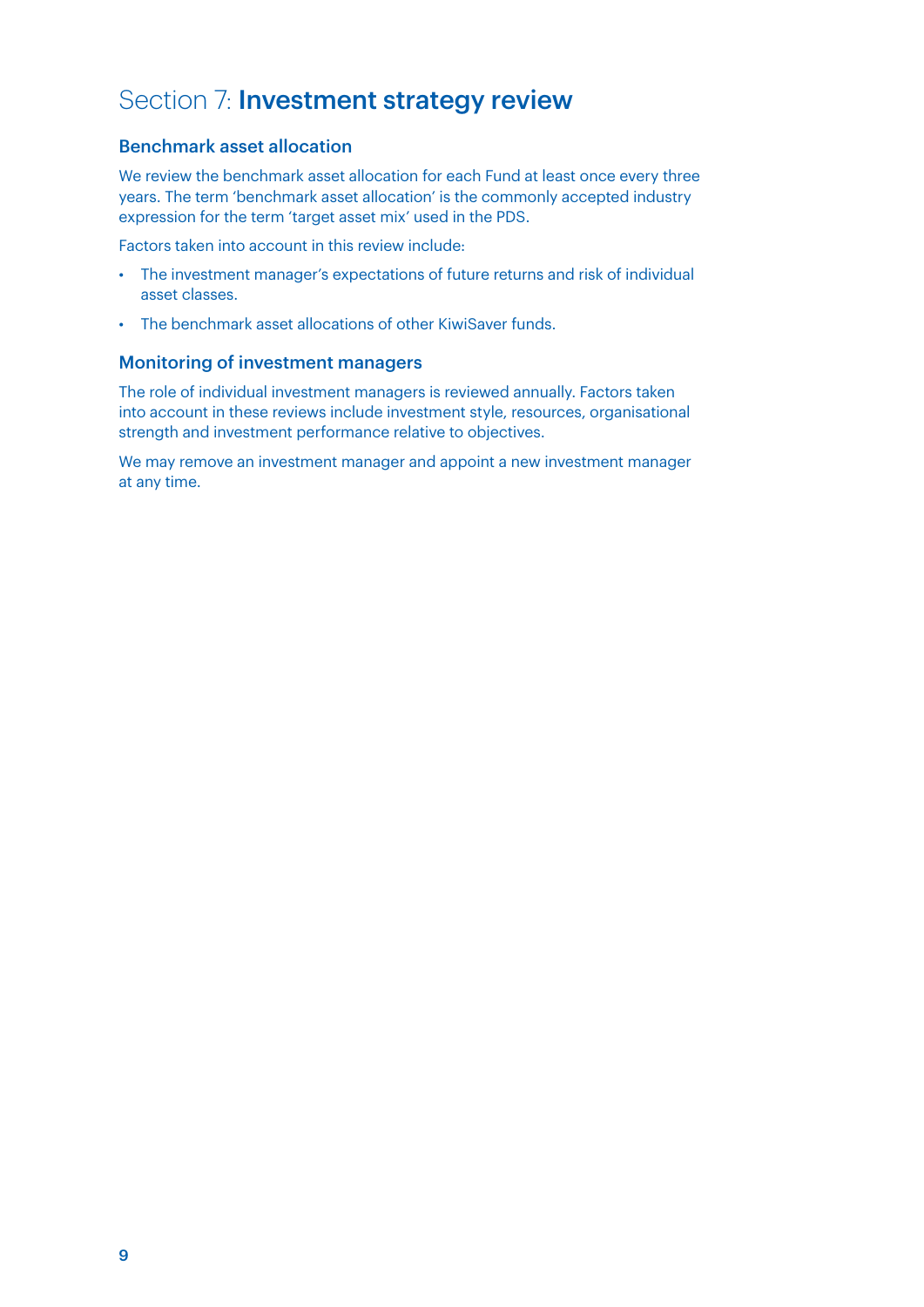# Section 8: SIPO compliance and review

# **Compliance**

We monitor the Funds each month for compliance with the investment objectives, strategies and policies in this SIPO.

Each Fund has limits on the amount of income assets (such as cash & cash equivalents and fixed interest) and growth assets (such as equities) it can hold. If a Fund moves outside a limit (Limit Break) we will instruct our investment managers to correct the allocation of assets for that Fund within five working days of discovering the Limit Break or as soon as practicable where circumstances are outside our control (such as a suspension in market trading). Breaches of SIPO limits are notified to the Supervisor immediately. If an investment manager fails to remedy a Limit Break this may result in termination of their contract.

See Section 9 for the limits on income and growth assets for each Fund.

#### Review

We review the SIPO in conjunction with the investment managers annually and on an ad-hoc basis as required. An ad-hoc review may come about as a result of fundamental changes in the investment or regulatory environment or any changes to the Fund's investment objectives.

We will agree any changes to the SIPO with the Supervisor and members will be notified of any material changes.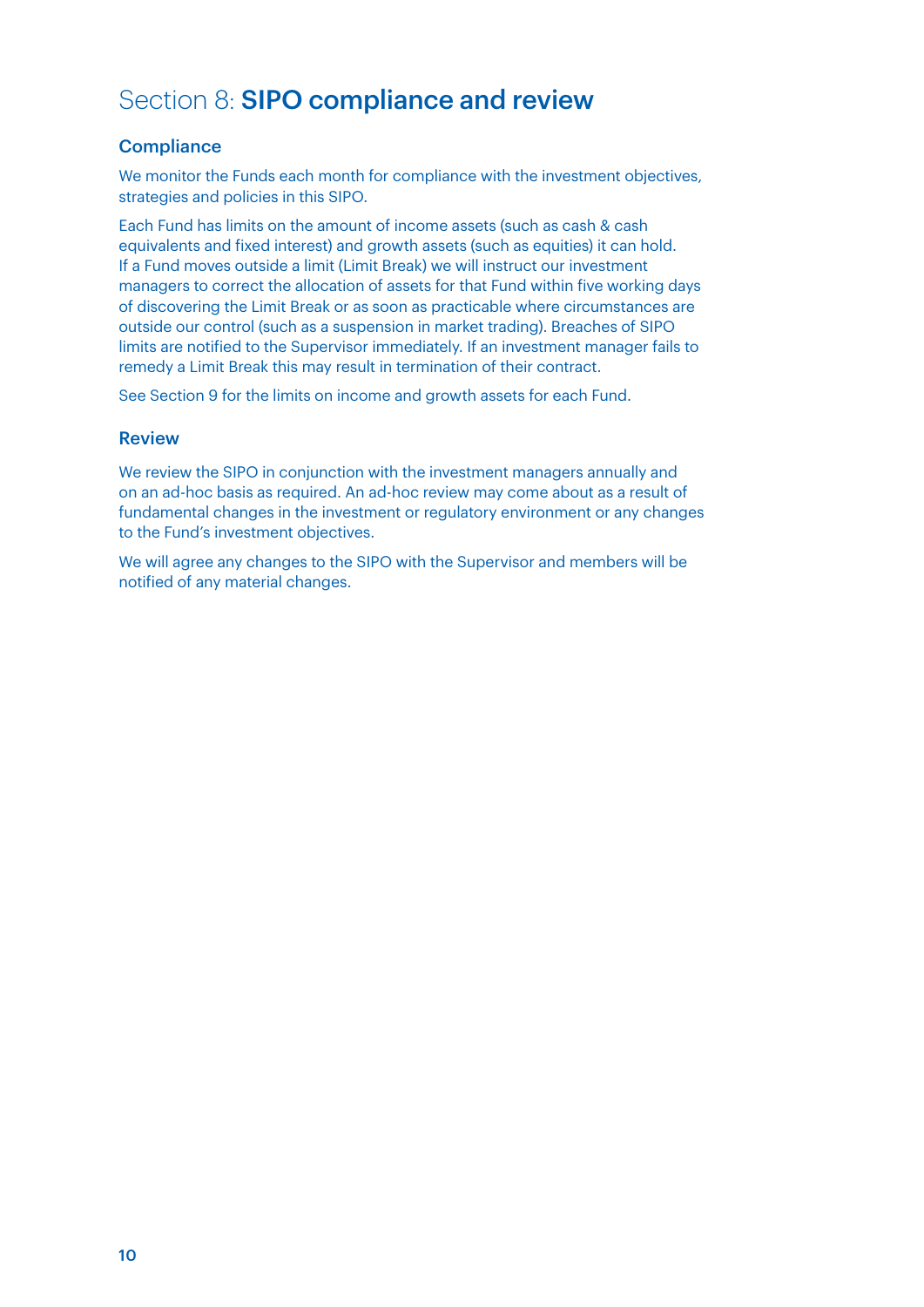# Section 9: Fund objective and strategy

# Global Equities Fund

# **Description**

Usually invests only in growth assets (such as Australasian equities and international equities).

### **Objective**

Aims to provide higher returns over the long term.

# Minimum suggested investment timeframe

12 years

# Benchmark allocation and ranges

| <b>Asset class</b>                  | <b>Benchmark (%)</b> | Range (%) |
|-------------------------------------|----------------------|-----------|
| <b>International Equities</b>       | 70                   | 45-80     |
| <b>Australasian Equities</b>        | 30                   | $15 - 50$ |
| Other <sup>1</sup>                  | O                    | $0 - 30$  |
| <b>Total Growth Assets</b>          | 100                  | 60-100    |
| <b>International Fixed Interest</b> | ∩                    | $0 - 13$  |
| <b>New Zealand Fixed Interest</b>   | $\Omega$             | $O - 7$   |
| Cash & Cash Equivalents             | ∩                    | $0 - 40$  |
| <b>Total Income Assets</b>          | Ω                    | $0 - 40$  |

1 Other includes alternative assets such as private equity and hedge funds.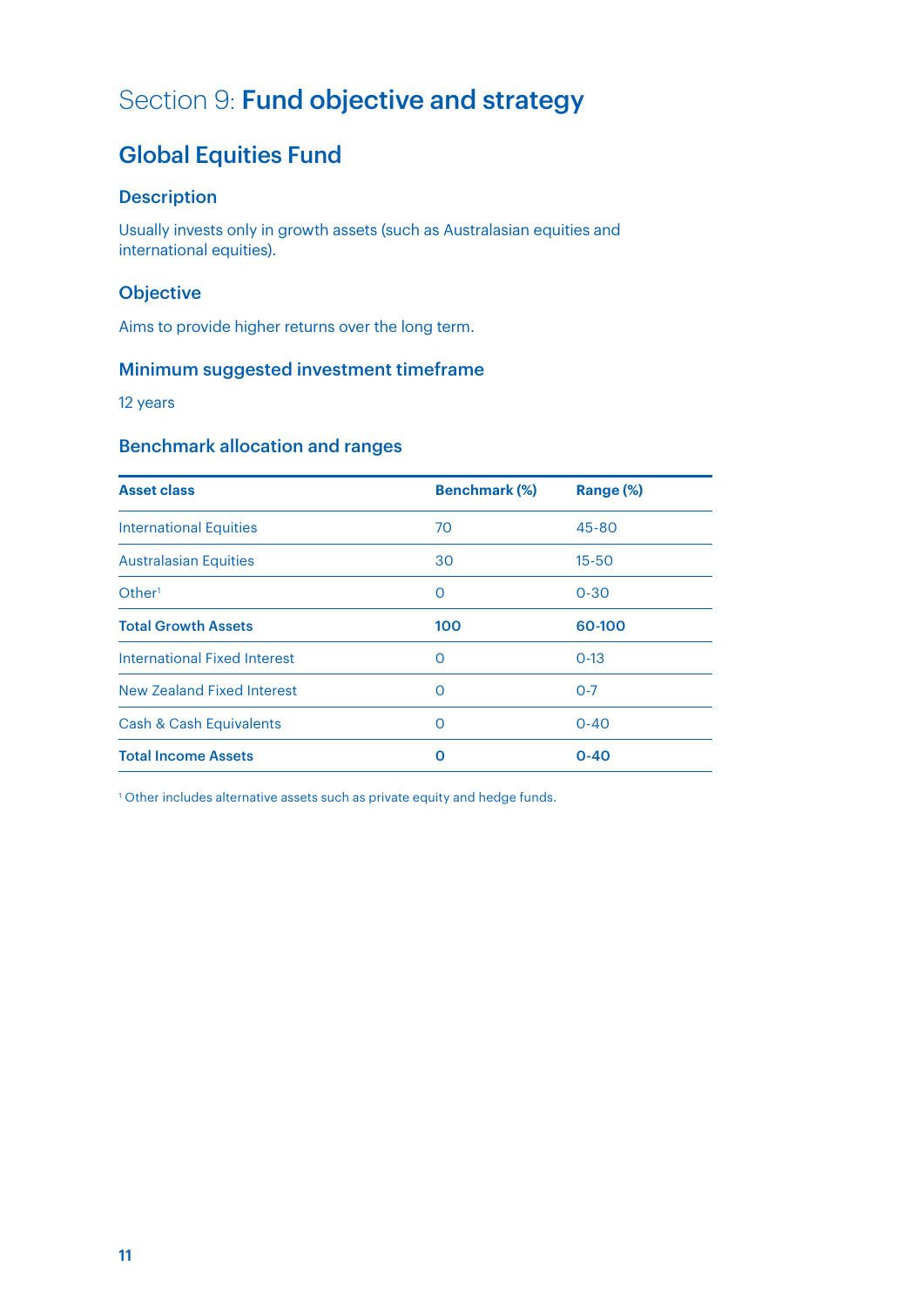# Aggressive Fund

# **Description**

Invests around 90% in growth assets (such as Australasian equities and international equities) and around 10% in income assets (such as cash & cash equivalents and fixed interest).

# **Objective**

Aims to provide higher returns over the long term.

### Minimum suggested investment timeframe

11 years

# Benchmark allocation and ranges

| <b>Asset class</b>                  | <b>Benchmark (%)</b> | Range (%) |
|-------------------------------------|----------------------|-----------|
| <b>International Equities</b>       | 62.5                 | 35-70     |
| <b>Australasian Equities</b>        | 27.5                 | $10 - 40$ |
| Other <sup>1</sup>                  | 0                    | $0 - 25$  |
| <b>Total Growth Assets</b>          | 90                   | 45-100    |
| <b>International Fixed Interest</b> | 6.5                  | $0-19$    |
| New Zealand Fixed Interest          | 3.5                  | $O-11$    |
| <b>Cash &amp; Cash Equivalents</b>  | O                    | $0 - 40$  |
| <b>Total Income Assets</b>          | 10                   | $0 - 55$  |

1 Other includes alternative assets such as private equity and hedge funds.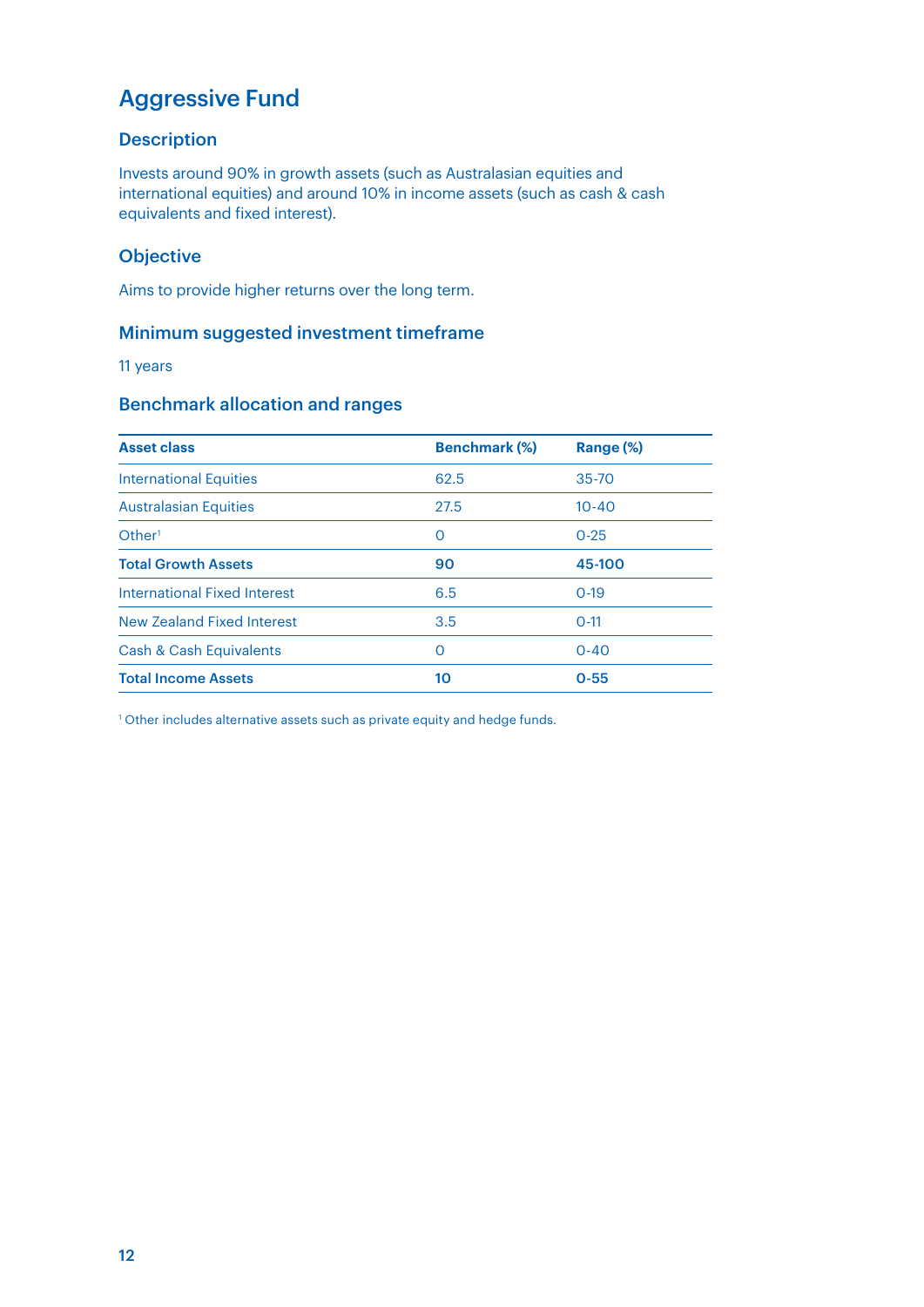# Growth Fund

# **Description**

Invests around 80% in growth assets (such as Australasian equities and international equities) and around 20% in income assets (such as cash & cash equivalents and fixed interest).

# **Objective**

Aims to provide strong returns over the long term.

### Minimum suggested investment timeframe

10 years

# Benchmark allocation and ranges

| <b>Benchmark (%)</b> | Range (%) |
|----------------------|-----------|
| 55.5                 | $25 - 65$ |
| 24.5                 | $5 - 35$  |
| $\Omega$             | $0 - 20$  |
| 80                   | 30-90     |
| 12                   | $4 - 34$  |
| 6.5                  | $0-18$    |
| 1.5                  | $0 - 35$  |
| 20                   | $10 - 70$ |
|                      |           |

1 Other includes alternative assets such as private equity and hedge funds.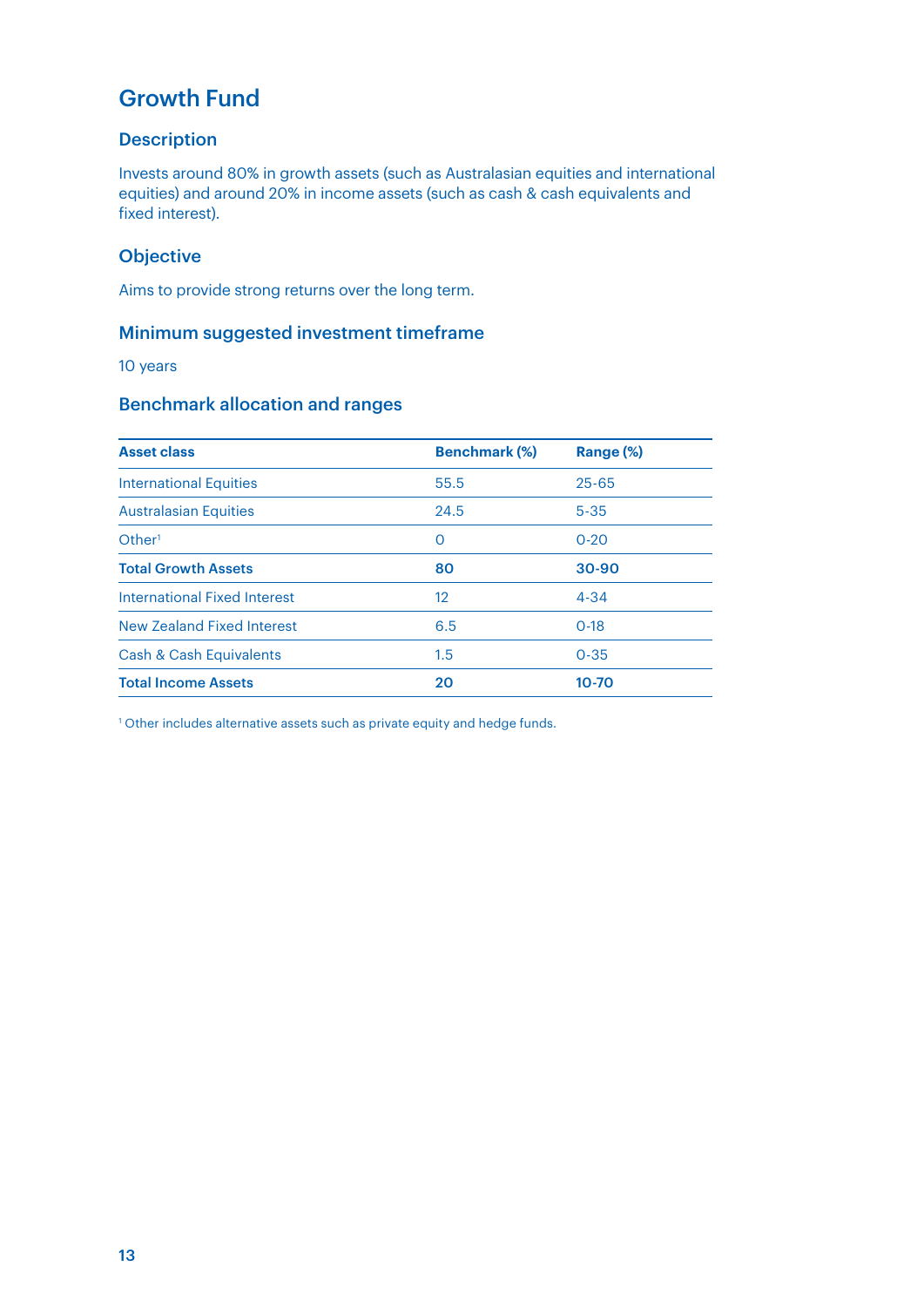# Balanced Fund

# **Description**

Invests around 60% in growth assets (such as Australasian equities and international equities) and around 40% in income assets (such as cash & cash equivalents and fixed interest).

# **Objective**

Aims to provide a medium level of return over the medium to long term.

### Minimum suggested investment timeframe

7 years

# Benchmark allocation and ranges

| <b>Asset class</b>            | <b>Benchmark (%)</b> | Range (%) |
|-------------------------------|----------------------|-----------|
| <b>International Equities</b> | 41.5                 | $15 - 50$ |
| <b>Australasian Equities</b>  | 18.5                 | $0 - 35$  |
| Other <sup>1</sup>            | 0                    | $0 - 15$  |
| <b>Total Growth Assets</b>    | 60                   | 20-70     |
| International Fixed Interest  | 22.5                 | $9 - 48$  |
| New Zealand Fixed Interest    | 14                   | $5-26$    |
| Cash & Cash Equivalents       | 3.5                  | $0 - 50$  |
| <b>Total Income Assets</b>    | 40                   | $30 - 80$ |

<sup>1</sup> Other includes alternative assets such as private equity and hedge funds.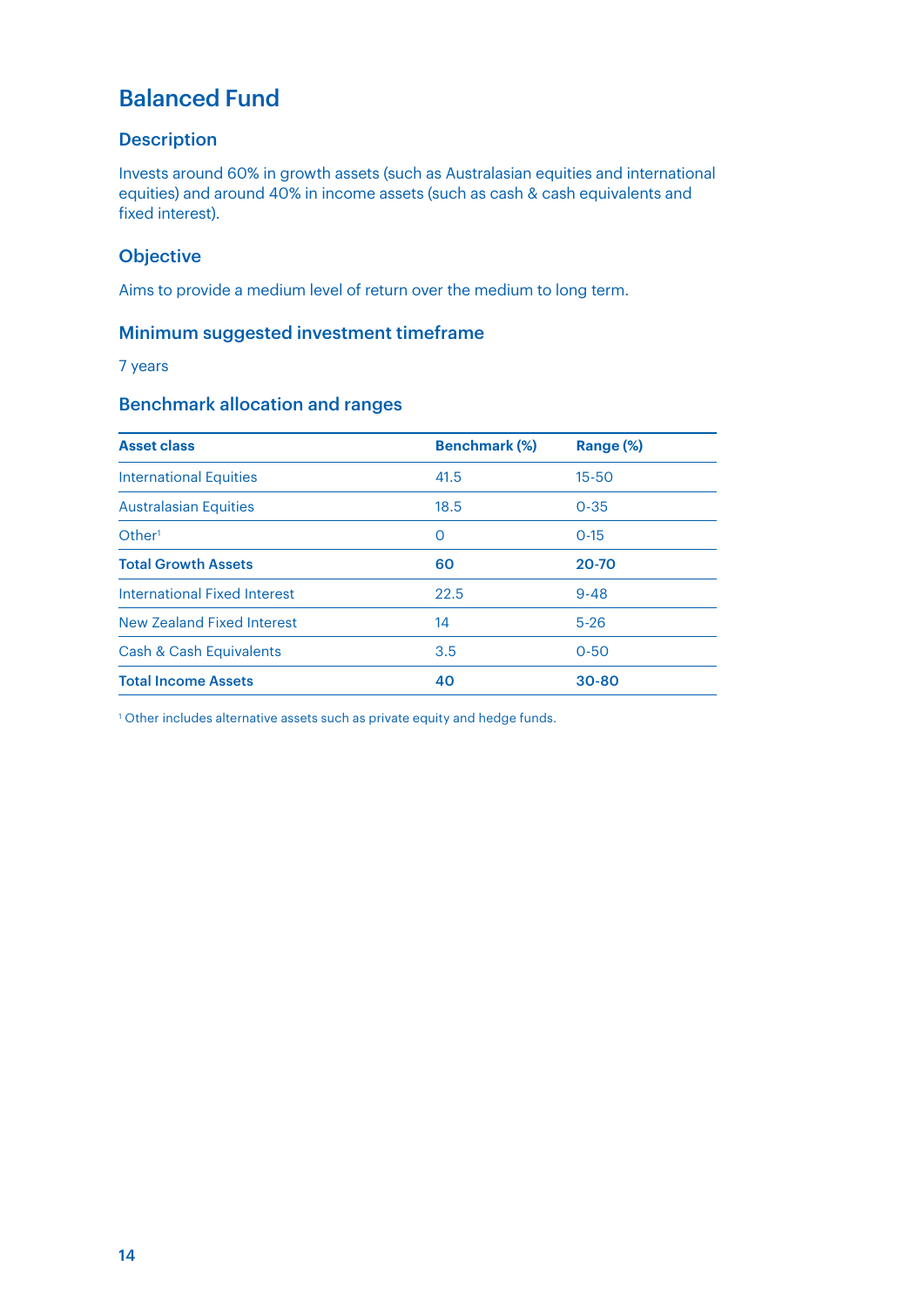# Moderate Fund

### **Description**

Invests around 60% in income assets (such as cash & cash equivalents and fixed interest) and around 40% in growth assets (such as Australasian equities and international equities).

# **Objective**

Aims to provide moderate returns over the short to medium term.

# Minimum suggested investment timeframe

5 years

# Benchmark allocation and ranges

| <b>Asset class</b>                 | <b>Benchmark (%)</b> | Range (%) |
|------------------------------------|----------------------|-----------|
| <b>International Equities</b>      | 27.5                 | $0 - 40$  |
| <b>Australasian Equities</b>       | 12.5                 | $0 - 25$  |
| Other <sup>1</sup>                 | 0                    | $0 - 10$  |
| <b>Total Growth Assets</b>         | 40                   | $5 - 50$  |
| International Fixed Interest       | 35                   | $20 - 59$ |
| <b>New Zealand Fixed Interest</b>  | 19.5                 | $11 - 32$ |
| <b>Cash &amp; Cash Equivalents</b> | 5.5                  | $0 - 50$  |
| <b>Total Income Assets</b>         | 60                   | 50-95     |

<sup>1</sup> Other includes alternative assets such as private equity and hedge funds.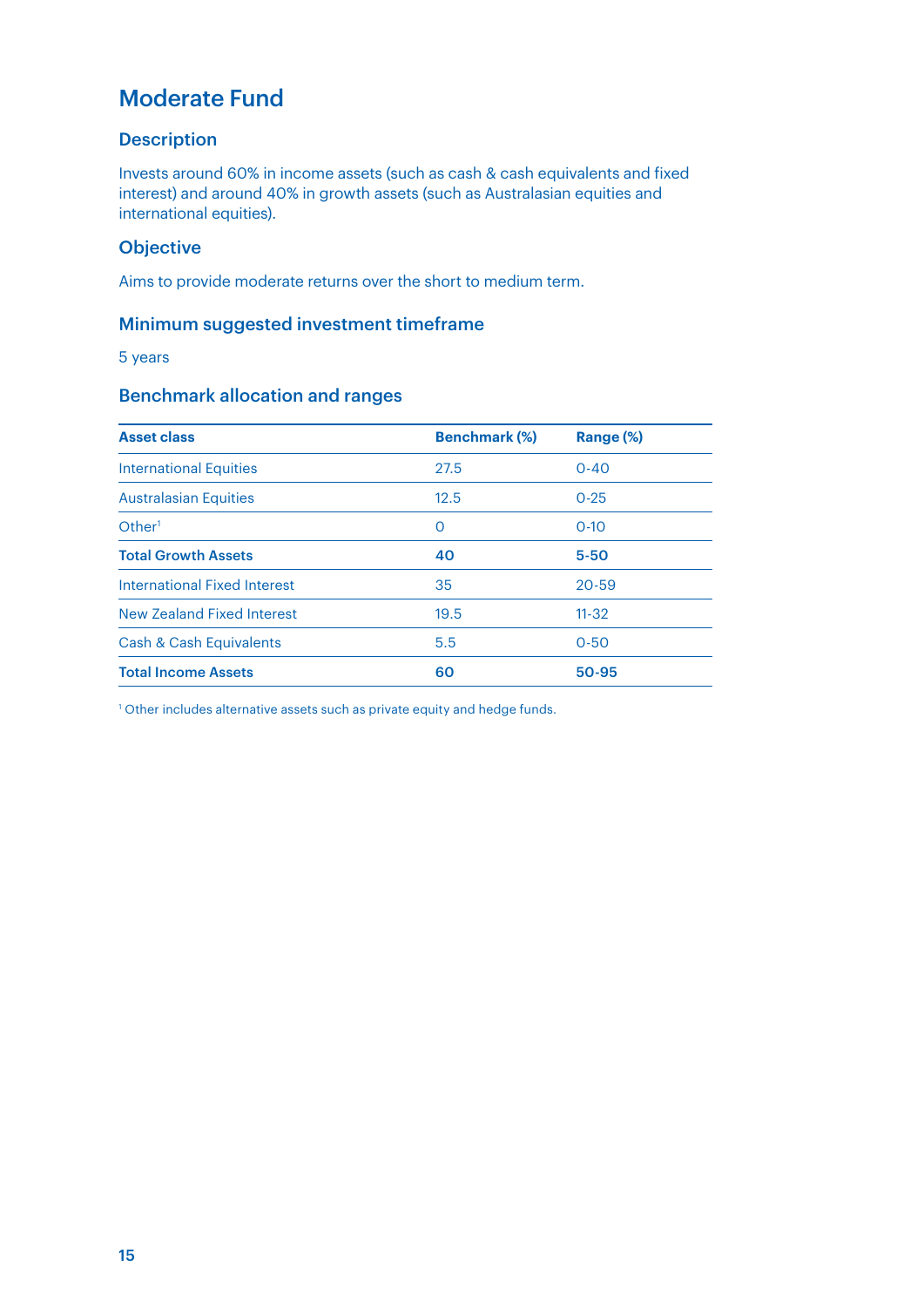# Conservative Fund

### **Description**

Invests around 80% in income assets (such as cash & cash equivalents and fixed interest) and around 20% in growth assets (such as Australasian equities and international equities).

### **Objective**

Aims to preserve capital while providing a steady return over the short to medium term.

### Minimum suggested investment timeframe

3 years

# Benchmark allocation and ranges

| <b>Asset class</b>                  | <b>Benchmark (%)</b> | Range (%) |
|-------------------------------------|----------------------|-----------|
| <b>International Equities</b>       | 14                   | $0 - 20$  |
| <b>Australasian Equities</b>        | 6                    | $0 - 10$  |
| Other <sup>1</sup>                  | O                    | $0 - 5$   |
| <b>Total Growth Assets</b>          | 20                   | $0 - 30$  |
| <b>International Fixed Interest</b> | 45                   | $23 - 62$ |
| <b>New Zealand Fixed Interest</b>   | 25                   | $12 - 33$ |
| Cash & Cash Equivalents             | 10                   | $5 - 60$  |
| <b>Total Income Assets</b>          | 80                   | 70-100    |

<sup>1</sup> Other includes alternative assets such as private equity and hedge funds.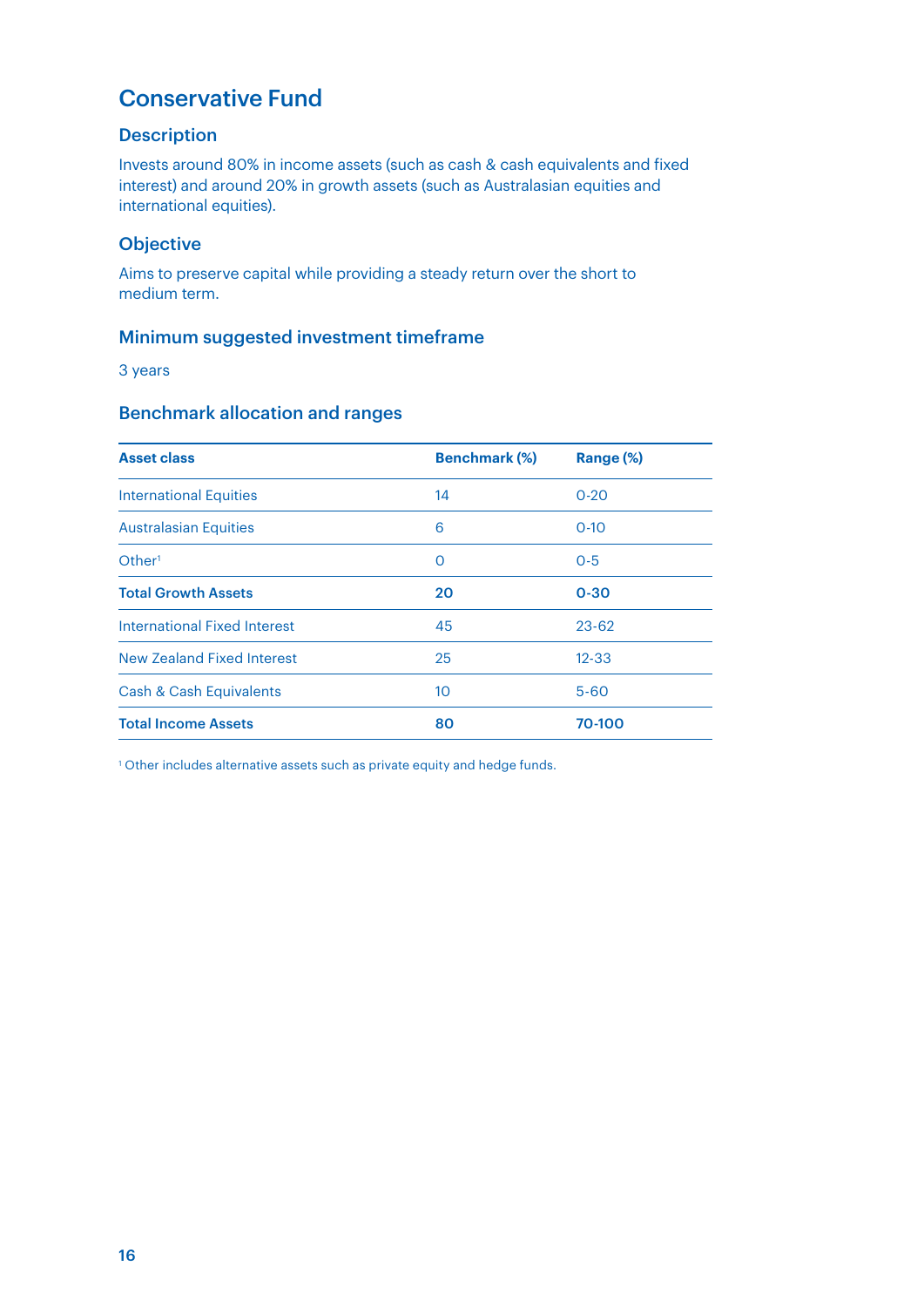# Cash Fund

# Description

Invests in a range of cash & cash equivalent investments.

# Objective

Aims to achieve stable returns over the short term.

# Minimum suggested investment timeframe

No minimum.

# Benchmark asset allocation and ranges

| <b>Asset class</b>         | <b>Benchmark (%)</b> | Range (%)   |
|----------------------------|----------------------|-------------|
| Cash & Cash Equivalents    | 100                  | $100 - 100$ |
| <b>Total Income Assets</b> | 100                  | 100-100     |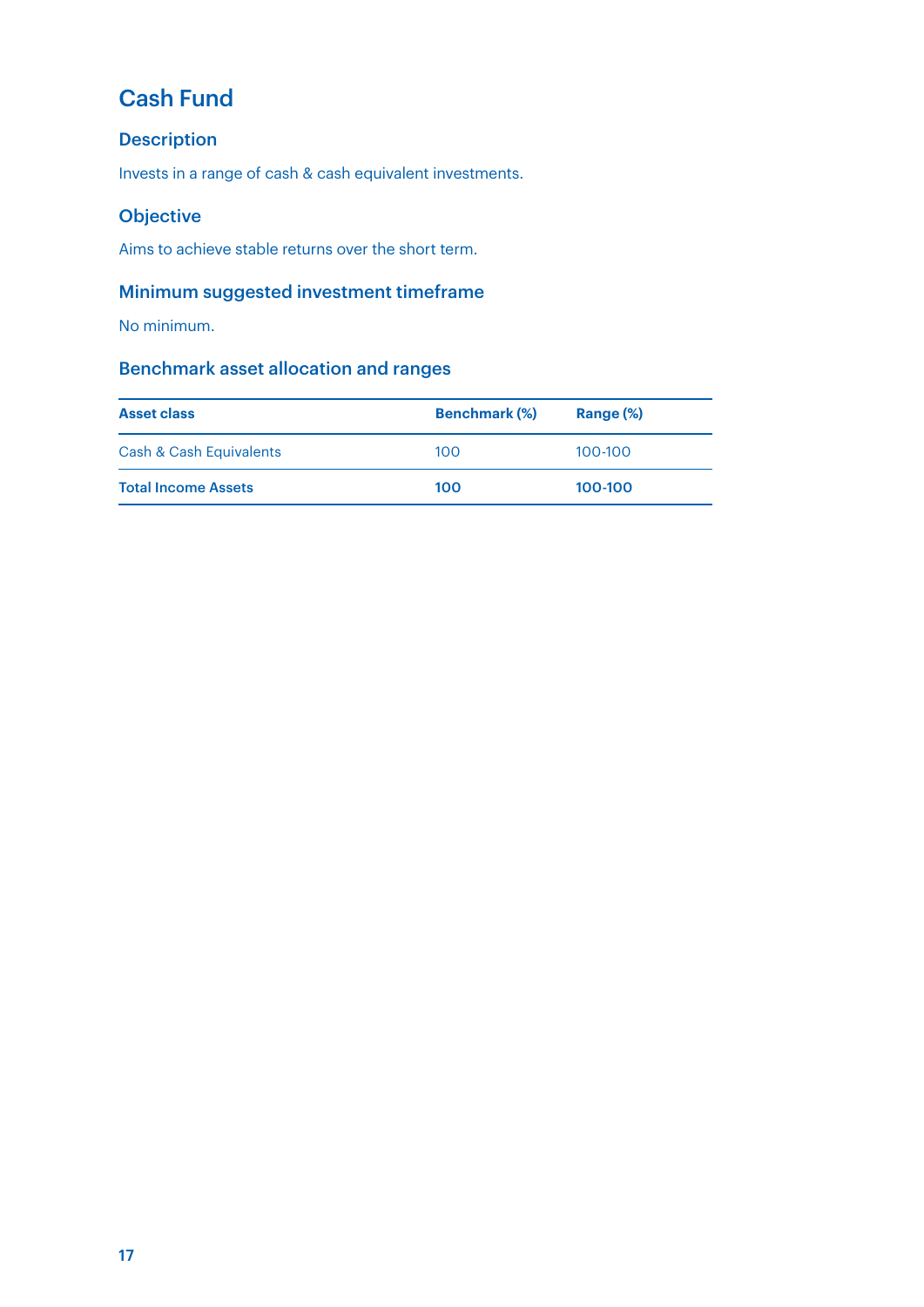# Section 10: **Investment managers and** benchmark indices

The performance of each Fund is measured against a market index. The market index for a Fund comprises the benchmark index return of each of the asset classes the Fund invests in, weighted by the Fund's benchmark asset allocation to each asset class. The current benchmark index and manager for each asset class is outlined in the table below:

| <b>Asset class</b>                     | <b>Investment</b><br>manager                                    | <b>External</b><br>investment<br>manager                                                             | <b>Benchmark</b><br>index                                                            |
|----------------------------------------|-----------------------------------------------------------------|------------------------------------------------------------------------------------------------------|--------------------------------------------------------------------------------------|
| <b>International Equities</b>          | <b>IBWere</b>                                                   | BlackRock Inc.                                                                                       | <b>MSCI All Country</b><br><b>World Total Return</b><br>Index (69% hedged to<br>NZD) |
| <b>Australasian Equities</b>           | <b>JBWere</b>                                                   | Not applicable                                                                                       | S&P/NZX 50 Gross<br>Index                                                            |
| <b>International Fixed</b><br>Interest | <b>Bancorp Treasury</b><br><b>Services Limited</b><br>(Bancorp) | <b>Hunter Investment</b><br>Management<br>(Hunter).<br><b>PIMCO Australia Pty</b><br>Ltd via Hunter. | <b>Barclays Global</b><br>Aggregate Index<br>(hedged to NZD)                         |
| <b>New Zealand Fixed</b><br>Interest   | <b>Bancorp</b>                                                  | Not applicable                                                                                       | <b>Bloomberg NZ Bond</b><br>Composite 0+ Yr<br>Index                                 |
| Cash & Cash<br><b>Equivalents</b>      | <b>Bancorp</b>                                                  | Not applicable                                                                                       | <b>S&amp;P/NZX Bank Bills</b><br>90-Day Index                                        |
| <b>Foreign currency</b><br>hedging     | <b>Bancorp</b>                                                  | Not applicable                                                                                       | Not applicable                                                                       |

These indices may be updated or changed at any time. More information on the benchmark indices may be obtained from the following webpages:

| <b>Source</b>   | Webpage                                                                 |
|-----------------|-------------------------------------------------------------------------|
| <b>MSCI</b>     | msci.com/indexes                                                        |
| S&P indices     | us.spindices.com (and refer to New Zealand indices)                     |
| <b>Barclays</b> | indices.barclays                                                        |
| Bloomberg       | bloomberg.com/professional/product/indices/bloomberg-<br>ausbond-index/ |

These webpages are current at the date of the SIPO and may change.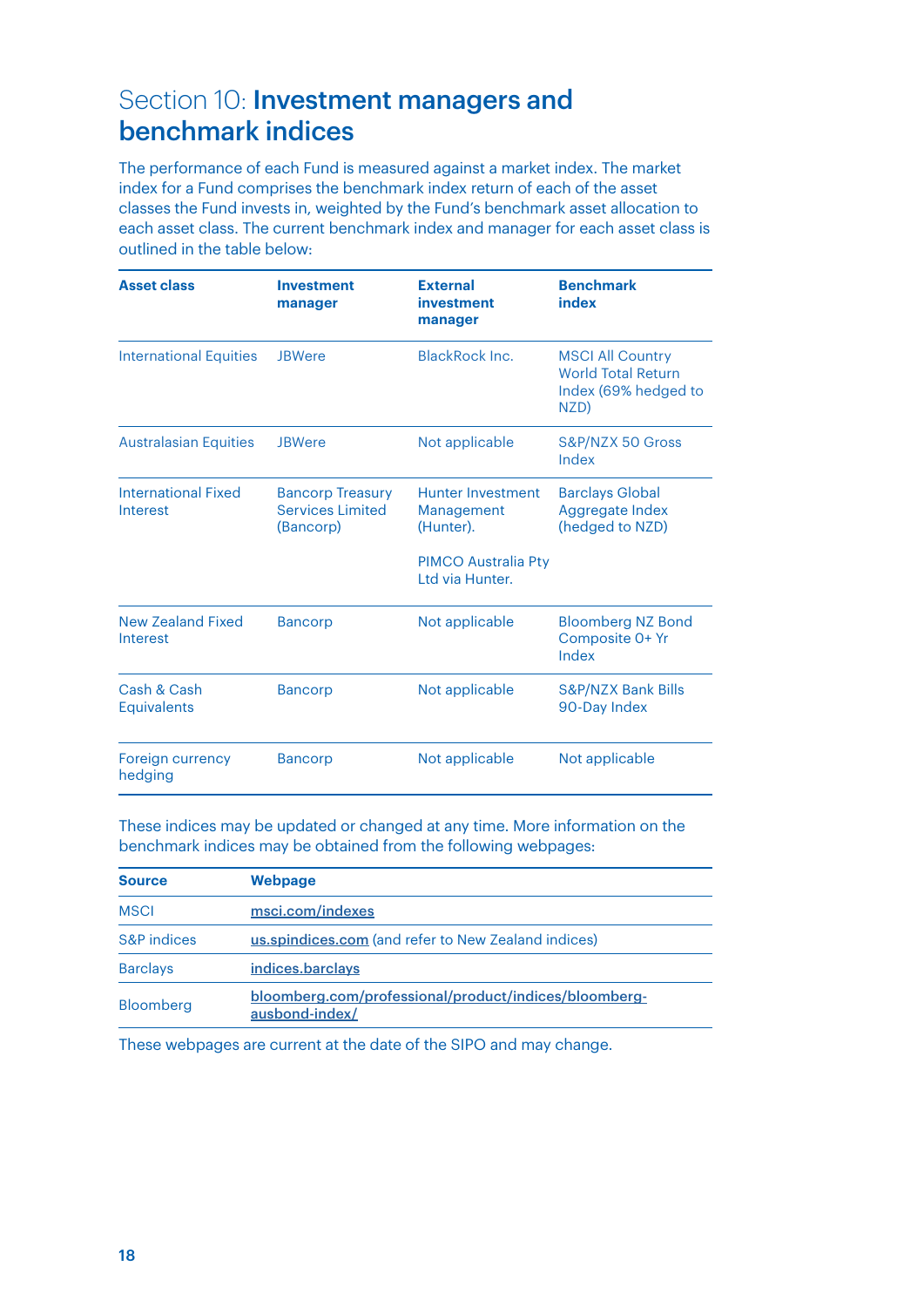# Section 11: **Authorised investments**

MAS KiwiSaver may invest in any cash, assets, property, securities, rights (contractual or otherwise, including derivatives such as futures, options and swaps, and contractual rights under underwriting agreements) or interest (equitable or otherwise) including, without limitation such class or classes of investments agreed with the Manager and includes (without limitation) any of the following (whether or not they are investments authorised by law for the investment of trust moneys by trustees) in New Zealand or elsewhere:

- (a) ordinary and preference shares or capital of any person;
- (b) any share or other interest in any partnership, joint venture or syndicate formed or carrying on business in New Zealand or elsewhere;
- (c) deposits with or loans to any person whether secured or unsecured;
- (d) debentures, bonds, notes or similar obligations of any person whether secured or unsecured;
- (e) bank bills, bonds, commercial paper, structured investment products, options, foreign exchange contracts, hybrid securities, and equity warrants;
- (f) bills of exchange, promissory notes and other forms of negotiable instruments made, drawn or accepted by any person;
- (g) financial futures contracts and swap contracts;
- (h) units, sub-units or other shares or interest in any managed investment scheme established in New Zealand or elsewhere;
- (i) any stock, bonds, obligations, or other securities issued or guaranteed by any government or governmental agency or local municipal or statutory authority of any country;
- (j) underwriting or sub-underwriting contracts;
- (k) foreign exchange (including foreign exchange forward and option contracts);
- (l) any investment fund managed by any associated person of the Manager or Investment Manager either in New Zealand, Australia or elsewhere;
- (m) any securities issued by a person incorporated or carrying on business that are guaranteed by a Bank;
- (n) any instrument or arrangement for hedging or reducing any currency risk or interest rate risk or market movement or commodity price risk or other financial risk whether or not at any particular time the instrument or arrangement constitutes an asset;
- (o) commodities;
- (p) shares, debt and other similar investments in private capital opportunities.

The investments noted above are what MAS KiwiSaver will usually invest in, however, MAS KiwiSaver may also invest in any other investment or asset not covered by the above and approved by the Supervisor.